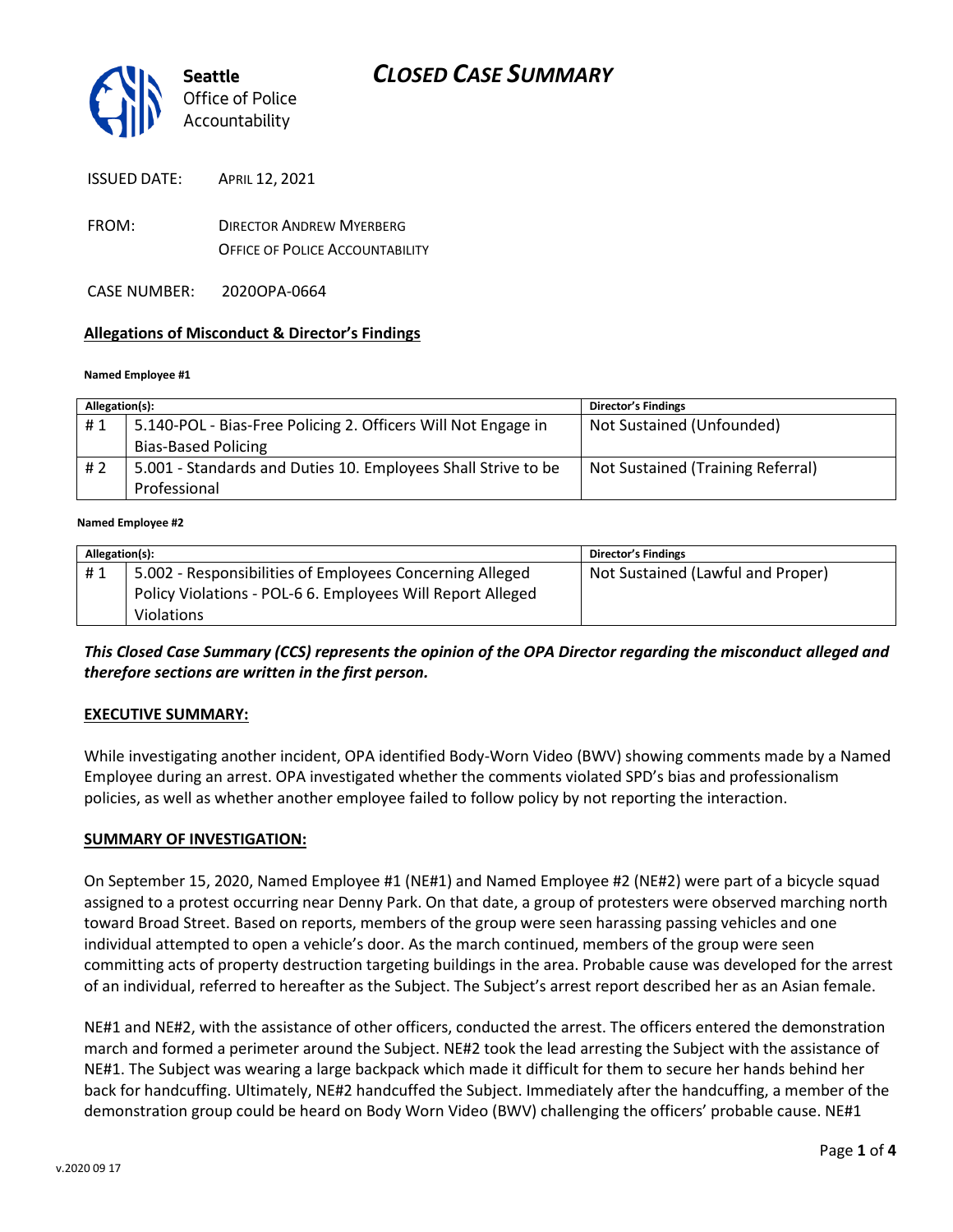

**Seattle** *Office of Police Accountability*

# *CLOSED CASE SUMMARY*

OPA CASE NUMBER: 2020OPA-0664

responded "shut up" before beginning the process of searching the Subject incident to arrest. During the search, the Subject told the officers that she was not resisting. NE#2 said: "I appreciate that; do not." NE#1 again said that he appreciated her cooperation while he secured her property. The officers requested a transport van and placed the Subject on her side in the recovery position.

The Subject asked if the individual she referred to as "E" was there. NE#1 stated: "there's nobody around you." Another officer, who OPA could not identify based on BWV, could be heard stating "nobody cares what you say." The Subject responded that this was "a little rude."

NE#1 knelt beside the Subject and stated: "Hey, you guys are committing property destruction in my city. I don't care if it's rude or not." The Subject responded that it was "[her] city too, thank you." NE#1 replied: "Are you? Were you born here?" The Subject stated that she was. NE#1 said: "me, north Seattle." The Subject responded: "me too." NE#1 responded, "so stop destroying property." The Subject said something inaudible, and NE#1 said "huh?" She responded that she did not say anything and was just making a "noise." NE#1 told her: "you can stop talking because no one cares, no one is around you. We're not being rude, it's rude to destroy property that isn't yours."

A supervisor approached to tell NE#1 and NE#2 that they would be "handing off" the Subject shortly for processing. NE#2 began to get out his Miranda card. As he did so, NE#1 stated to the Subject "your friends are losing." NE#2 read the Subject her Miranda warning, which she indicated she understood by nodding.

After identifying this incident during investigation of a different complaint, OPA attempted to contact the Subject, but was unsuccessful. Consequently, the Subject was not interviewed as part of this investigation.

OPA also interviewed the Named Employees. In his interview, NE#1 stated that on the date of the incident, his bicycle squad was ordered to conduct a targeted arrest of the Subject. He stated that based on the information he was given, the Subject was observed to be leading a group of demonstrators who had committed acts of malicious mischief including property destruction and that he was informed that there was probable cause to arrest her.

OPA asked NE#1 about his statements. He stated that he was frustrated by individuals committing acts of destruction in a city he had sworn to protect. When asked about his statement to the Subject that "no one cares" what she was saying, he stated that she was "trying to destroy property that she did not own, that other people had to clean up, other people had to repair and she showed zero regard for that." He further stated that this conduct had been going on for months and that it was unacceptable.

OPA asked NE#1 specifically regarding his statements that Seattle was "his" city and asking if the Subject was "born here." He stated that he was born and raised in Seattle and that it was unacceptable for people to destroy others' property. He said that based on his own experience covering protests, most individuals who he had arrested for property destruction were not Seattle residents. He stated that the comment was not intended to be about the Complainant's race or nationality, and that he did not have any basis to believe that she specifically was not a Seattle resident.

Finally, NE#1 was asked about his statement that the Subject's "friends are losing." He stated that he was trying to articulate that officers would not continue to tolerate acts of property destruction like those which were being committed by the demonstration group in the leadup to the incident.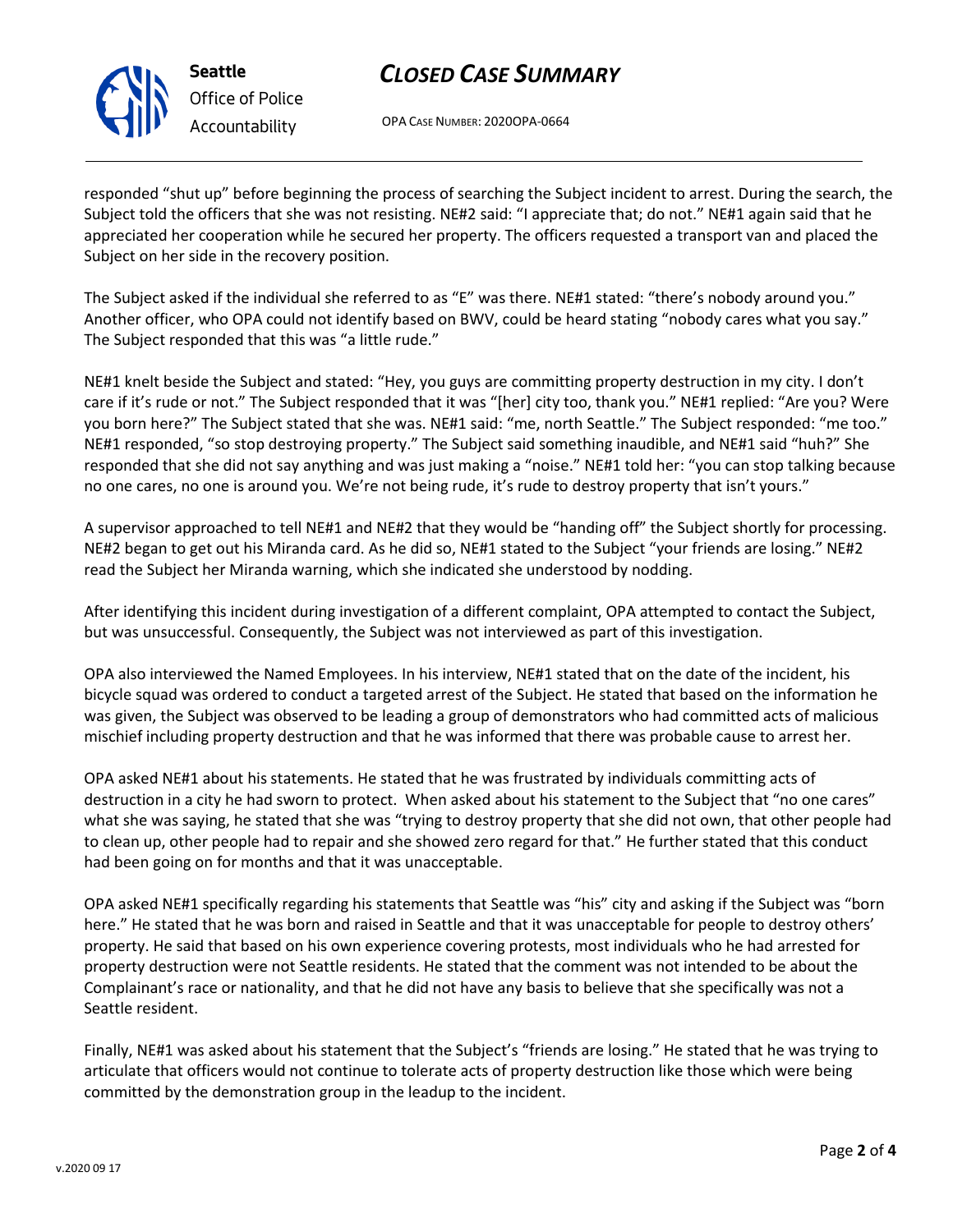

# *CLOSED CASE SUMMARY*

OPA CASE NUMBER: 2020OPA-0664

OPA also interviewed NE#2. NE#2 stated that he did not recall the substance of the Subject's statements apart from her saying that she was trying to cooperate. He said that given all that was occurring at the time, he was not paying careful attention to the conversation between NE#1 and the Subject. He was tasked with monitoring the demonstration group and was attempting to do so.

When asked about NE#1's specific statements, NE#2 said that NE#1 was a Seattle native and was known to be proud of being so and serving in its police department. He stated that at the time of the Subject's arrest, there had been "four, almost five months of people destroying [the] city," and NE#2 believed this was upsetting to NE#1. He did not feel that the comments were inappropriate to the point NE#1 was trying to make and did not believe that they constituted a violation of Department policies.

#### **ANALYSIS AND CONCLUSIONS:**

#### **Named Employee #1 - Allegation #1** *5.140-POL - Bias-Free Policing 2. Officers Will Not Engage in Bias-Based Policing*

SPD policy prohibits biased policing, which it defines as "the different treatment of any person by officers motivated by any characteristic of protected classes under state, federal, and local laws as well other discernible personal characteristics of an individual." (SPD Policy 5.140-POL.) This includes different treatment based on the race of the subject. (*See id*.)

OPA finds insufficient evidence to determine that NE#1's comments to the Subject were motivated by a belief about her race, national origin, or a belief that she individually was not a resident of Seattle. Rather, they appeared to be based on his experience and belief that individuals were coming to Seattle to commit property destruction as part of, or under the guise of, ongoing protest activity. Moreover, OPA did not find that any law enforcement action was taken on the basis of the Subject's race or other identifiable characteristics, as opposed to the probable cause information included in the CAD and arrest report.

For these reasons, OPA recommends that this allegation be Not Sustained – Unfounded.

### Recommended Finding: **Not Sustained (Unfounded)**

### **Named Employee #1 - Allegation #2**

### *5.001 - Standards and Duties 10. Employees Shall Strive to be Professional*

SPD Policy 5.001-POL-10 requires that SPD employees "strive to be professional." The policy further instructs that "employees may not engage in behavior that undermines public trust in the Department, the officer, or other officers" whether on or off duty. (SPD Policy 5.001-POL-10.) The policy further states the following: "Any time employees represent the Department or identify themselves as police officers or Department employees, they will not use profanity directed as an insult or any language that is derogatory, contemptuous, or disrespectful toward any person." (*Id*.) Lastly, the policy instructs Department employees to "avoid unnecessary escalation of events even if those events do not end in reportable uses of force." (*Id*.)

OPA finds the question of whether NE#1's statements violated SPD's professionalism policy to be a close one. OPA found the majority of NE#1's interaction with the Complainant to have been unnecessary and unproductive.